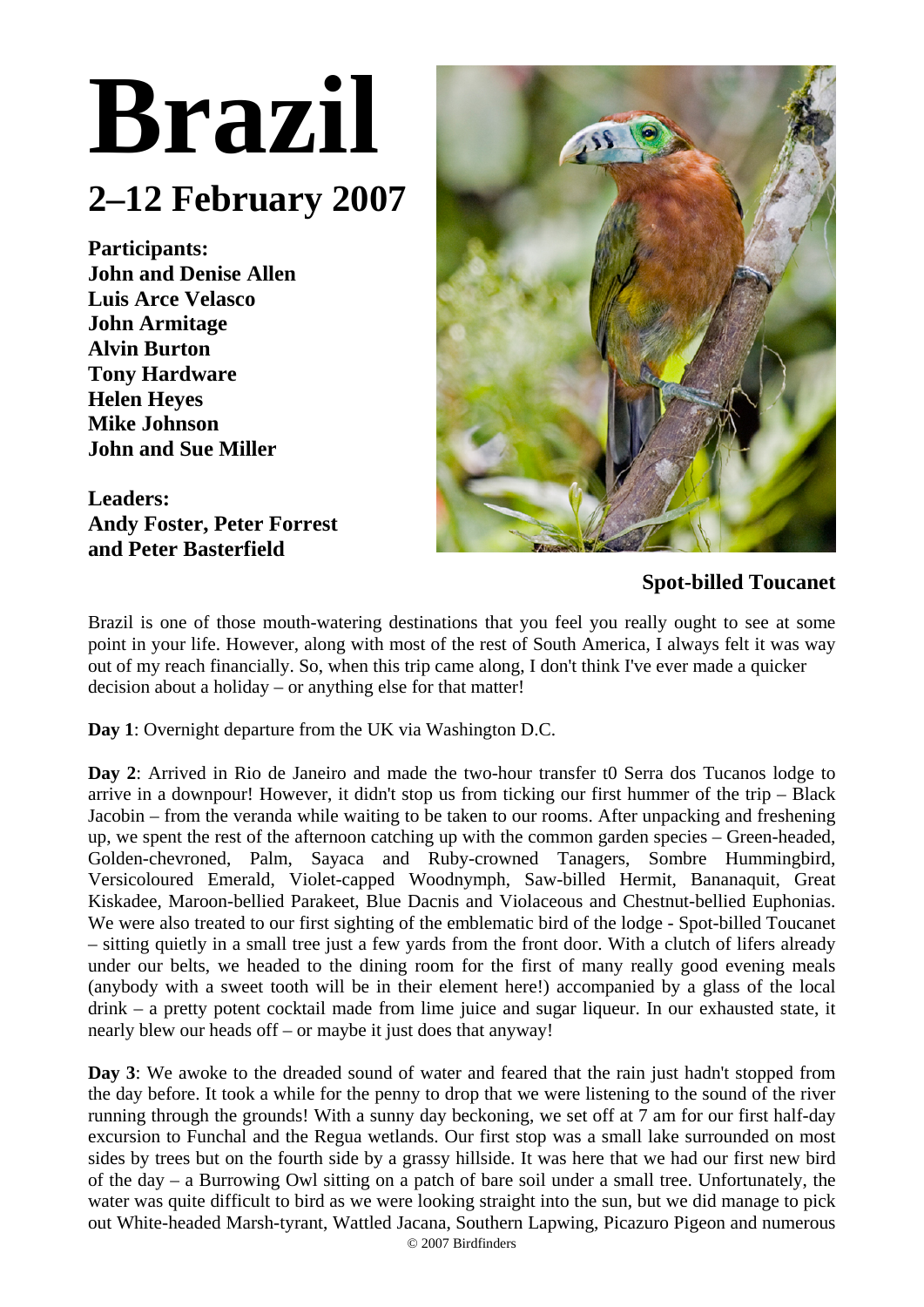silhouetted Chestnut-capped Blackbirds before moving on. The next stop was at the roadside on the way to the reserve. Here we saw two Capped Herons, our first Blue-black Grassquit, several Saffron Finches and a White-browed Blackbird. Sue was in good form here, picking out most of our raptors – a Savannah Hawk on a tall post, a Southern Caracara and a couple of flyover Yellow-headed Caracaras.

As we reached our main stop and decamped from the van, we had stunning views of a Rufous-tailed Jacamar sitting right out on a branch above our heads. We watched it for some time before setting off on a trail towards the pools. Suddenly, we were surrounded by Blue-black Grassquits, making their tish-oo calls and jumping a few inches into the air in the process. We also ticked our first Double-collared Seedeaters here. With nothing else of note en route, we arrived at the edge of the water to find more Chestnut-capped Blackbirds (this time showing the chestnut colour), Common Moorhens, American Purple Gallinules, a Social Flycatcher, a Ringed Kingfisher, a perched Black-crowned Night-heron, a couple of White-headed Marsh-tyrants, several Wattled Jacanas and a Striated Heron. We also heard a Striped Cuckoo but we never did track him down.

Having exhausted the water birds, we then went for a very productive walk through the woods at the back. Here, we very quickly had White-barred Piculet, pretty good views of Chestnutbacked Antshrike, White-bearded Manakin and Long-billed Wren. A little further along the track, Andy heard White-flanked Antwren and managed to tape-lure it in, right above our heads. Unfortunately, we didn't have any luck with the Unicoloured Antwren, but we did have good views of Eye-ringed Tody-tyrant and a reasonable look at a calling Rufous-capped Motmot. On the way back we connected with Yellow-lored Tody-flycatcher, Grassland Sparrow, Brown-chested Martins, a Lesser Yellow-headed Vulture and a Masked Water-tyrant running along the track in front of us and looking for all the world like a wheatear.

We returned to the lodge for lunch and then spent the afternoon wandering around the grounds picking up yet more new species. Five Plain Parakeets came in to the bananas, John Allen's 'wow bird', a stunning male Brazilian Tanager, made us all gasp and a party of Red-necked Tanagers eating apples at the front of the lodge added to the colour-fest. A walk up the trails (beware, there are some steep and uneven steps here) by some of us produced very little of note and we fell into bed that night with the list standing at 98.

**Day 4**: Today turned out to be one of the most enjoyable days of the trip, and one of the most productive for birds. We set off in the direction of Sumidouro for the Three-toed Jacamar, via the incredible town of Nova Friburgo, which must be the lingerie capital of Brazil! I have never seen such a concentration of underwear shops in one place, nor so many men's eyes glued to the windows of the van! It was left to John Armitage to have the last word: 'As they say in Yorkshire, there's always been money in knickers!'

Our first birding stop of the day was incredible. We stood at the side of the road near the entrance to someone's house and the birds came thick and fast. A small party of stunning Gilt-edged Tanagers was our first treat, quickly followed by three gorgeous Rufous-crowned Greenlets, Streaked Xenops, Surucua Trogon, Rusty-margined Flycatcher, a distant Squirrel Cuckoo, Planalto Tyrannulet, Variable Antshrike, Rufous-capped Spinetail, a Rufous-collared Sparrow sitting on a low wall in the driveway of the house and a distant Long-tailed Tyrant (minus his long tail) spotted by John Armitage. To cap it all off, just as we were returning to the van, our driver, Maurine (strange name; great guy) pointed, and we turned back to see a Dusky-legged Guan walking across the road, closely followed by three others in flight. We ticked White-tailed Hawk (sitting on a post) and Amazon Kingfisher (on a wire) from the van on the way to our next brief stop, which was for a party of White Woodpeckers. We scoped a couple of the birds in a tree and watched them fly across the road one at a time before we set off again. Having been on the go for a few hours, we decided to stop at a garage for a comfort stop. This proved a great idea, as not only were the loos extremely smart but we also had great views of Swallow-tailed Hummingbird and a stunning Sapphirespangled Emerald feeding on the flowers when we came out!

The next stop was for our main target bird of the day – Three-toed Jacamar. This proved much easier than I had expected; we got out of the van and Andy said, 'There's one.' This was quickly followed by several others, all giving great views through bins. We also added Streaked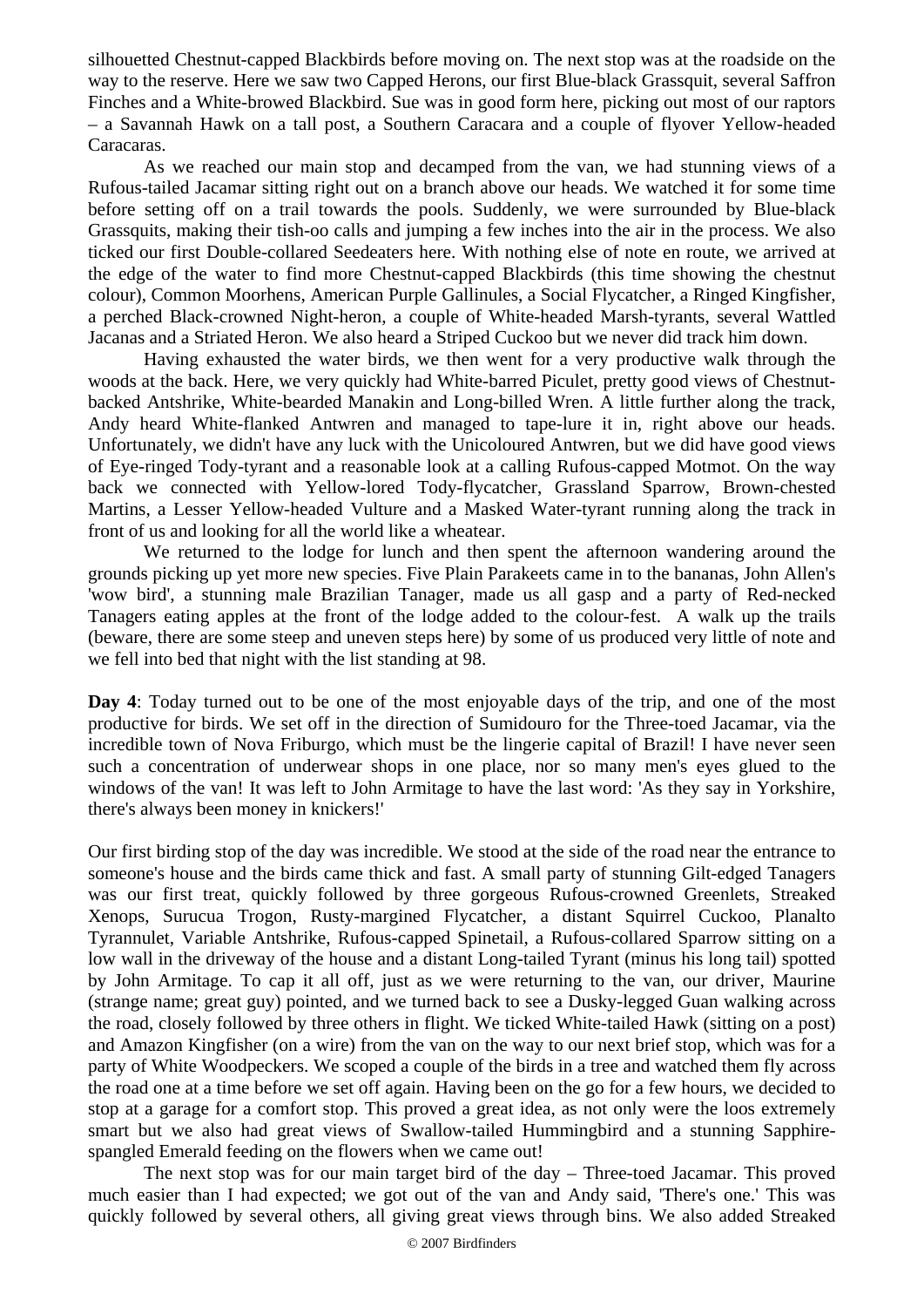Flycatcher and White-winged Becard to the list before tucking into our packed lunches. Two more brief stops produced great views of Crested Black-tyrant and a very obliging Streamer-tailed Tyrant, who sat on a telegraph wire seemingly oblivious to his audience. Also at the latter stop we had our only Firewood Gatherer of the trip, complete with large, twiggy nest, good views of Tailbanded Hornero feeding on a patch of soil, Common Thornbird and a distant view of White-rumped Moniita.

And so to our final official stop of the day – except that we rounded a corner to be met by a gang of workmen repairing the road surface after the recent mudslides. There was nothing for it but to get out and walk. We emerged in a scrubby, wettish area with a few trees that looked rather uninspiring but turned out to be a bit of a treasure trove. On one side of the road we had Chicli Spinetail, Burnished-buff Tanager, another Dusky-legged Guan and a Ferruginous Antbird, who, despite calling persistently, refused to come out. On the other side of the road things got really interesting, with wonderful views of Half-collared Sparrow, a Bran-coloured Flycatcher, a lovely Ochre-faced Tody-flycatcher and a pair of Red-eyed Thornbirds. Wow! As we got back into the van, our minds were awash with memories of new birds, but the day hadn't quite finished yet. One more surprise awaited us on a bend in the road, when Maurine stopped the van and we all bent double to try and see the Saffron Toucanet sitting in a tree on the right. With the people on the left still unable to see, we piled out and watched three birds slipping away through the trees. With all that under our belts, we still arrived back at the lodge at 5.15, which left enough time for a few people to bird the grounds and add Buff-throated Saltator to the list before dinner.

**Day 5**: The Theodoro Trail was drizzly, windy and very quiet when we first arrived. We managed to coax out Rufous-capped and Chicli Spinetails at the beginning, but nothing else stirred for some time. The first bird of note was a lovely little Star-throated Antwren, who popped up right in front of us, giving good views. In a clearing a little further on, some of the group were lucky enough to see a Sharpbill before it flew, and we also added Golden-crowned Warbler and Olivaceous Woodcreeper to the day list. We then hit a frustrating section where the birding got tough for the group. Four or five people at the front saw a couple of Tawny-throated Leaftossers, but they didn't hang around, nor did a female Black-goggled Tanager, seen by about half of the group. As we reached the end and started to retrace our steps, however, our luck seemed to change. We finally connected with the Blue Manakin, who'd been calling persistently all the way along the trail but had, until now, stubbornly refused to come out. Then, in a final flurry of activity, we had great views of a perched Scale-throated Hermit, stunning looks at a couple of Sharp-tailed Streamcreepers together with a White-throated Spadebill and an overhead Greenish Schiffornis. In the afternoon we ventured up the trails in the grounds with Pete, hoping that the birds would be more forthcoming than on our last attempt. We were in luck! First up were a family of Ferruginous Antbirds, which flashed in front of us at eye level, giving really good views. Then we connected with a flock that yielded Grey-hooded Attila, Yellow-olive Flycatcher, a couple of Red-eyed (Chivi) Vireos, a Black-capped Foliage-gleaner, two Red-crowned Ant-tanagers, a Lesser Woodcreeper, two Streak-capped Antwrens and a Sepia-capped Flycatcher. Trying to ignore the threatening clouds overhead, we pressed on, pulling in a stunning Black-cheeked Gnateater that shot between Pete B and John Armitage, almost taking their ears with it! Sadly, our attempts to call in Blond-crested Woodpecker and to see the calling Scaled Antbird failed, and at that point it started to rain. As we were about as far from the lodge as we could get, we decided to make a run for it - or at least as close to a run as is possible on an uneven, downhill trail peppred with steps! We made it back to the lodge absolutely soaked, but with significantly longer lists - if only the weather had held a bit longer!

Day 6: And so began the trials of Tony! We emerged for breakfast this morning to find Tony sporting a bandana across one eye in a pretty good Johnny Depp impression. Having walked into a leaf the day before, he had come away with a cut just above one eye that had become infected and swollen overnight. With sympathy and all kinds of medication handed over, he soldiered on. The lower section of Serra dos Orgaos is a lovely little walk through an avenue of trees, and our visit started well. The first bird of the morning was a Yellow-throated Woodpecker, called by Pete B almost as soon as we left the van. Soon afterwards, a male Blue Manakin perched right in front of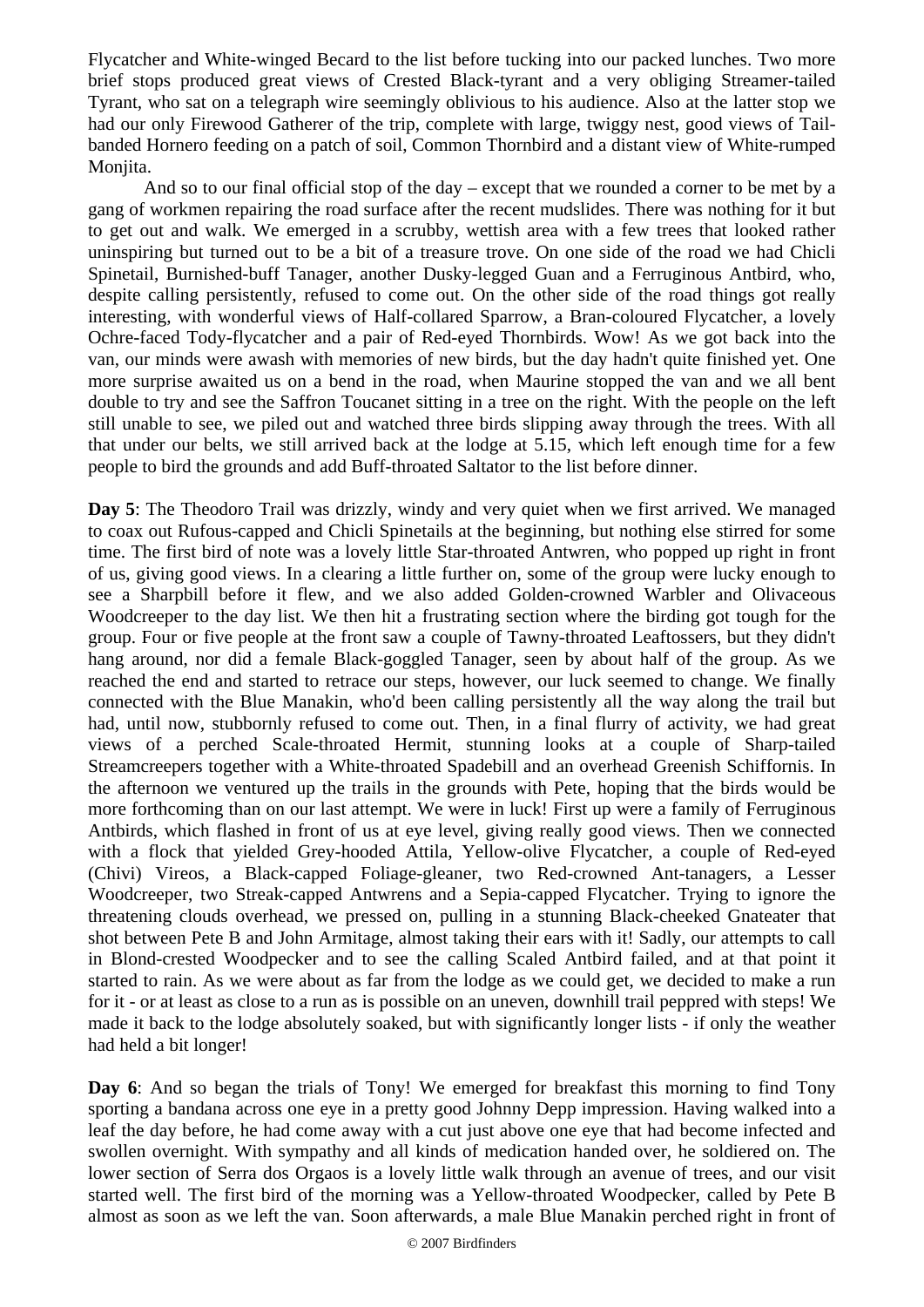us momentarily, making a mockery of our frantic searching on the Theodoro Trail the day before! A pair of White-winged Becards was our next spot before we headed down to the more enclosed section beneath the trees. Here, amongst some Red-necked and Green-headed Tanagers and various other birds we'd seen before, we added good views of Whiskered Flycatcher, Flame-crested Tanager and Pale-browed Treehunter before Andy and Pete decided it might be worth hitting the upper section a bit early. We had been warned that this was a Grade D walk and it did not disappoint! From the gate at the start of the trail to the place where we stopped for lunch, it was uphill all the way on uneven, jagged and sometimes slippery cobbles, interspersed with muddy sections and tree roots. We found it impossible to look for birds while moving, as we had to keep our eyes down at all times. However, we did have some successes while stationary. The first new bird for the trip was Uniform Finch, which led us a merry dance, singing all around us but only showing relatively poorly to two or three of the group at a time. Finally, we all had a view of sorts and, not long afterwards, a lovely male Black-goggled Tanager gave good views to make up for the partially missed female the day before. The trail also yielded White-browed, Black-capped and Buff-fronted Foliage-gleaners, our only Rufous-backed Antvireos of the trip, a stunning Pin-tailed Manakin and, for some, their first Brassy-breasted Tanagers. Unfortunately, there was no sign of Mouse-coloured Tapaculo or Brazilian Antthrush, and no amount of coaxing with the iPod could pull either out. As we reached the waterfall where we stopped for lunch, we could hear both Sharpbill and Black-and-gold Cotinga, but we never did find either of the birds. After replenishing our energy reserves, we began the hair-raising descent – we thought going up was bad but this was definitely worse! At various points along the way, at least four or five of the group, including me, fell. Thank goodness I'd packed the camera away at the top! We did have some compensatory species though, including Bertoni's Antbird, Ochre-rumped Antbird (which some of us never did manage to spot) and a lovely Hooded Berryeater. It had been a tough climb (it looks so insignificant on the map!) and it was with some relief that we set off back to the lodge to rest our weary limbs, aching bottoms and swollen eye!

While sitting on the veranda with our cups of coffee, our own little avian medical drama played out. Two Violet-capped Woodnymphs collided with the window and crashed to the ground. One took off again fairly quickly but the other was obviously stunned and spent at least fifteen minutes sitting on Pete B's finger until it had recovered enough to fly. It was a real privilege to be able to view this tiny bird at such close quarters, even if the circumstances were unfortunate.

**Day 7**: Poor Tony arrived for breakfast this morning with a swollen upper lip to match his eye – this time from a bite. After much hilarity and handing out of anti-histamine tablets, we were ready to hit the road again. Our journey today would take us to the coast via a couple of stops at a lake for other species. It seemed strange to climb out of the van at the first stop and see water instead of woodland, but it was a welcome change, bringing with it a host of new birds for the trip. We quickly ticked Lesser and Greater Yellowlegs, a nice Amazon Kingfisher sitting atop a dead tree, Spotted Sandpiper, Neotropic Cormorant and overhead Magnificent Frigatebird. A little further along the track, we added relatively distant views of Grey-headed Gulls, skimming Black Skimmers and a handful of Kelp Gulls.

The second stop, at a different part of the same lake, proved slightly more productive and our first scan yielded several Cattle Tyrants, a couple of White-faced Whistling-ducks, numerous White-cheeked Pintail and a Little Blue Heron sitting on a distant fence post. On the other side of the track, we added Grey Plover (or should that be Black-bellied Plover as we're in the Americas?), Sanderling and Semipalmated Plover before we hit the slightly juicier stuff – a couple of Yellowish Pipits and two separate Collared Plovers, one of which stood next to its semipalmated cousin for comparison. The end of the trail gave us better views of Kelp Gull and an incredibly distant Cocoi Heron scoped by Luis. As John Armitage said, he really ought to leave his eyes to science!

Our last stop of the morning was at the coast, where we spent a few minutes scanning a very flat sea and ticking only a reasonably close Brown Booby before heading into the restinga. This was undoubtedly the most frustrating walk of the entire trip. Despite hearing Restinga Antwren and Sooretama Slaty-antshrike repeatedly, no amount of taping could pull either bird out, nor did it work on the Hangnest Tody-tyrant - the other specialist bird of this habitat. It was little compensation that we were the first group not to see at least two of the specialities! Having seen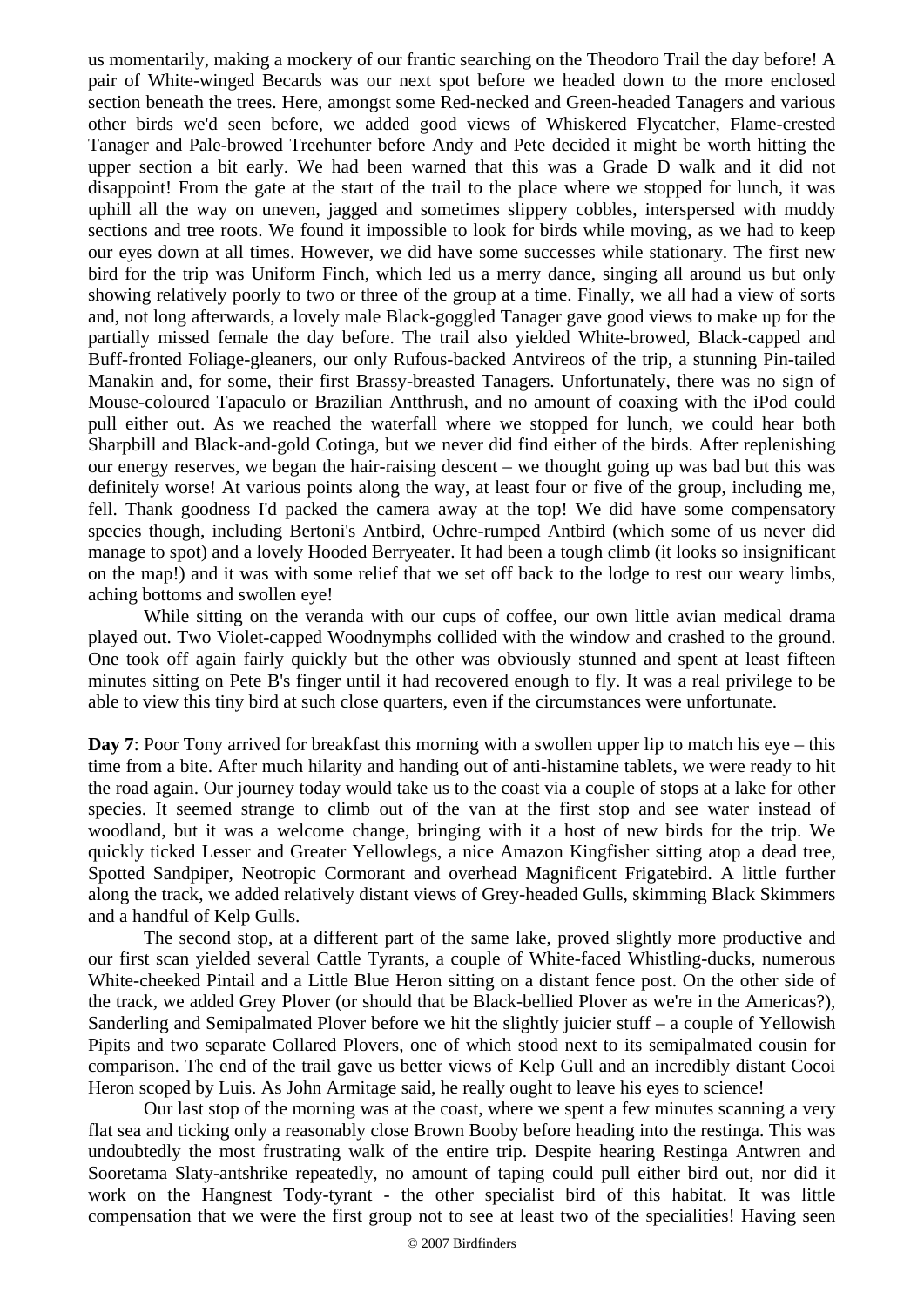nothing but kiskadees and vultures, we trudged disconsolately back to the van, picking up two Guira Cuckoos and a handful of House Sparrows for our troubles. There was nothing for it but to retire to a local restaurant for a good lunch and a beer. The lunch included a pile of ground manioc root, which looked like sawdust but tasted a bit like bacon, and the beer took the form of the biggest bottles of Skol I've ever seen (they must have known we were drowning our sorrows!) Suitably refreshed, we headed back to the lodge, where our fortunes improved somewhat - it's amazing how many new species turned up in the grounds during our time there. First up was a Variegated Flycatcher, spotted by Pete B, which divided its time between the top of a tree and the wires near the swimming pool. The next addition to the list was Scaly-headed Parrot, a flock of which flew high over the garden. Completing our hat trick of new species was a Blue-winged Parrotlet, which arrived with a flock of Plain Parakeets and took a little while to make itself known. A little later, we also managed to see our first Boat-billed Flycatcher for a few days and a House Wren, so the day finished on a slightly more positive note.

**Day 8**: It's amazing how often on birding trips a frustrating day is followed by a really good one, and this was no exception. The lower section of the High Altitude trail is a lovely undulating walk through open country with patches of trees, some very expensive-looking houses, lovely views and lots of birds! We had decided en route that today was, at last, going to be our raptor day, and as soon as we stepped out of the van, our bogey bird – Roadside Hawk – finally gave itself up (not so much at the roadside, more in a tree on a grassy hillside! Perhaps that's where we'd been going wrong!) It was a really encouraging start and seemed to set us up for the day. Next up was a beautiful Glittering-bellied Emerald, found by John Allen while scoping something else! The raptor count increased by one as we added a circling Rufous-thighed Hawk to the list, and our numbers were further increased by good views of Planalto Tyrannulet and Ruddy Ground-dove in a tree. As we ambled along, the birds just kept coming. Our first attempt to connect with Dusky-tailed Antbird failed (we did succeed later), but we did see great views of two Yellow-browed Woodpeckers in the process! The next flock had us wondering where on earth to look for the best! We had a juvenile, then adult Bay-chested Warbling-finch, a Rufous-browed Peppershrike at the back, a female Variable Antshrike and Luis was lucky enough to get onto a Chestnut-headed Tanager – and they all seemed to appear at once, which meant that most people missed at least one bird. Still, a little further on, we found another flock of Brassy-breasted Tanagers (which I eventually managed to get on with bins!) and while having a quick drink stop, we had a female Glittering-bellied Emerald closely followed by a lovely White-throated Hummingbird. Things were going well, and it didn't stop there. On the next corner we had what can best be described as 'quick flash' views of a Saffroncrested Tyrant-manakin as it flew over our heads, first one way and then back again.

Then, as we reached a more open area with stunning views, we stopped at the fence to scan the wooded hillside opposite for cotingas. Our first find was a small group of Shear-tailed Greytyrants, which are much smarter birds than their black and grey plumage would suggest. And then, as we were still admiring them, Pete found the first star bird of the day – two Swallow-tailed Cotingas sitting in a tree on the top of the hill. They were distant, but gave great views through scopes. We set off again in high spirits and passed a pretty, grassy slope littered with tree stumps, which gave us good views of Campo Flicker, Chalk-browed Mockingbird and several Rufouscollared Sparrows. After sitting down to lunch, at the end of which we had a perched Whitethroated Hummingbird, we started to retrace our steps. And if we thought we'd seen everything on the way up, we were mistaken! The first new bird was a White-browed Warbler, which, again, is a much prettier bird in reality than the field guides would have you believe. This was quickly followed by a lovely female Brazilian Ruby, spotted by Alvin, and, back at the tree stumps, a perched Aplomado Falcon – this really was a pretty good raptor day! Back at the cotinga site, the Shear-tailed Grey-tyrants were still around but the cotingas had vanished. However, we were treated to a whole flock of junglefowl (or should that be rainforest fowl?) as John fed the remains of his sandwiches to the local chickens! A little further on, we tried to call in a Black-billed Scythebill, without success, but we did run into our only Shiny Cowbird of the trip – never has so much effort gone into describing the location of a cowbird! The last stop before we got back to the van yielded a White-crested Tyrannulet, a large flock of White-collared Swifts (our first) and two Black Hawkeagles, which flew over as we were trying to pick out any swifts with square tails (sadly an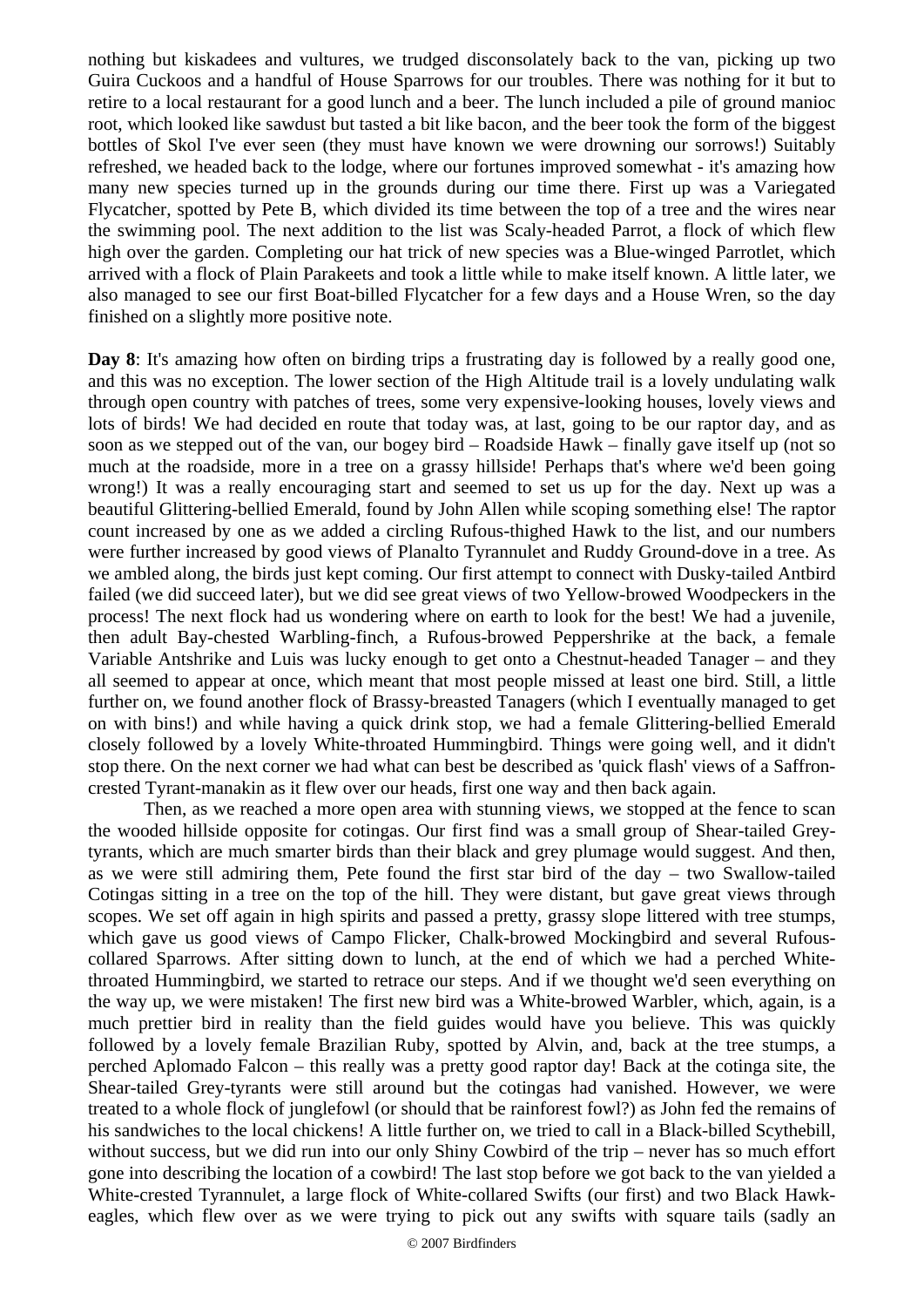impossible task). All in all, it had been a fantastic day's birding, and, again, it wasn't over yet! Not long after setting off, Maurine stopped the van and pointed – there, walking serenely through a field, was a Red-legged Seriema! We jumped out and watched in awe as this magnificent bird slowly walked away. It was a glorious finale.

**Day 9**: The excitement began even before we set off today. As we were waiting for the doors to open to breakfast, we heard an owl calling. It was obviously distant, and we stood no chance of seeing the bird, but we resolved to play all the owls on the iPod later to work out which one it was. (It turned out to be Stygian Owl.) With breakfast out of the way, we set off to a place called Macae de cima to look for the mysterious 'Mr Black' and 'Mr White'. The first birds up proved to be neither, as we added to yesterday's views of Dusky-tailed Antbird. Prolonged scanning of the treetops did yield an unexpected couple of howler monkeys, but it wasn't for some time that our first target, 'Mr Black' – aka Black-and-gold Cotinga – gave himself up. Most of the group managed to see it through scopes before it flew, but I only got a bins view and poor John Allen missed out altogether. We hurried up the hill a little way and, after a bit of frantic scanning, thankfully Andy re-found the bird. Phew! The next bird can probably best be described as 'elusive'. There were two or three White-shouldered Fire-eyes calling, but they were constantly on the move and it took us ages before we finally had clear views. Some of the group also had an Olivaceous Elaenia as an added bonus. Sadly, although we heard 'Mr White' – aka Bare-throated Bellbird – we never did find one.

Our next birding stop today was the Cedae Trail, a lovely wooded trail not far from the lodge. As the van pulled up, Denise, who'd been sitting in the back next to the coolbox, had us all in stitches by asking, 'Do you want me to pass water?' After deciding that it might be better if she left the van first (!) we set off through the most wonderful padlocked metal gate frames – which were completely open in the centre – and onto the track. The birding began well, with a flock containing all kinds of gems – Scaled Woodcreeper, Rufous-headed Tanager, Golden-crowned Warbler, Yellow-olive Flycatcher, Streaked Xenops, Olivaceous Woodcreeper and Streak-capped Antwren. A little further on, we had good views of our first Spot-breasted Antvireo, to complete our antvireo collection. We also picked up White-eyed Foliage-gleaner, another Rufous-browed Peppershrike and three Red-crowned Ant-tanagers. As we passed a very impressive water release valve, probably better described as a large vertical pipe with copious amounts of water spurting from the top, we hit another good little spot. Our haul here included Star-throated Antwren, Thrush-like Woodcreeper and an overhead Mantled Hawk, which was circling with a couple of Black Vultures and masses of White-collared Swifts. Frustratingly, we also heard Bare-throated Bellbird here, but we were destined not to see one. The walk back produced one new species – Olive-green Tanager, of which we had six or seven darting between the secropia trees – but the Black-throated Grosbeak we heard refused to show himself. In the afternoon we set off up the lodge trails again with Pete, hoping to pick up where we'd been rained off a few days ago. Sadly, this time we were out of luck – it was completely dead! We managed a female White-shouldered Fire-eye, a Ferruginous Antbird and a calling Blue Manakin for our troubles! We spent ages trying for Blond-crested Woodpecker and Scaled Antbird, but to no avail. Somewhat crestfallen, we headed back, and in the process encountered the one thing of note on the trails that  $day - a$  pretty impressive black and yellow snake. We decided he looked a bit full and must have eaten all the birds!

**Day 10**: With half a day to kill before the afternoon departure to the airport, five of us decided to revisit the Cedae Trail this morning with Pete B's iPod. John Armitage, Luis, Tony (now looking normal again!), Pete B and myself were dropped off by Maurine and set off to see what we could add to yesterday's list. Almost as soon as we left the van, we could hear a motmot calling, but it was on the opposite side of the road to the trail and we weren't sure we could get across to find it. The first birds on the trail were a pair of Surucua Trogons, which showed well for some time. Then came the real excitement. While scanning the hillside for bellbirds, Tony found a parrot, which we all scrutinised for several minutes. It was distant but we tried to look at as many features as possible. The general consensus was that the only possibility was Yellow-faced Amazon. With one good bird under our belts, Tony went back to scanning the trees, and this time found ... a Channelbilled Toucan! We took it in turns to marvel at this gorgeous bird as it threw its head back, opened